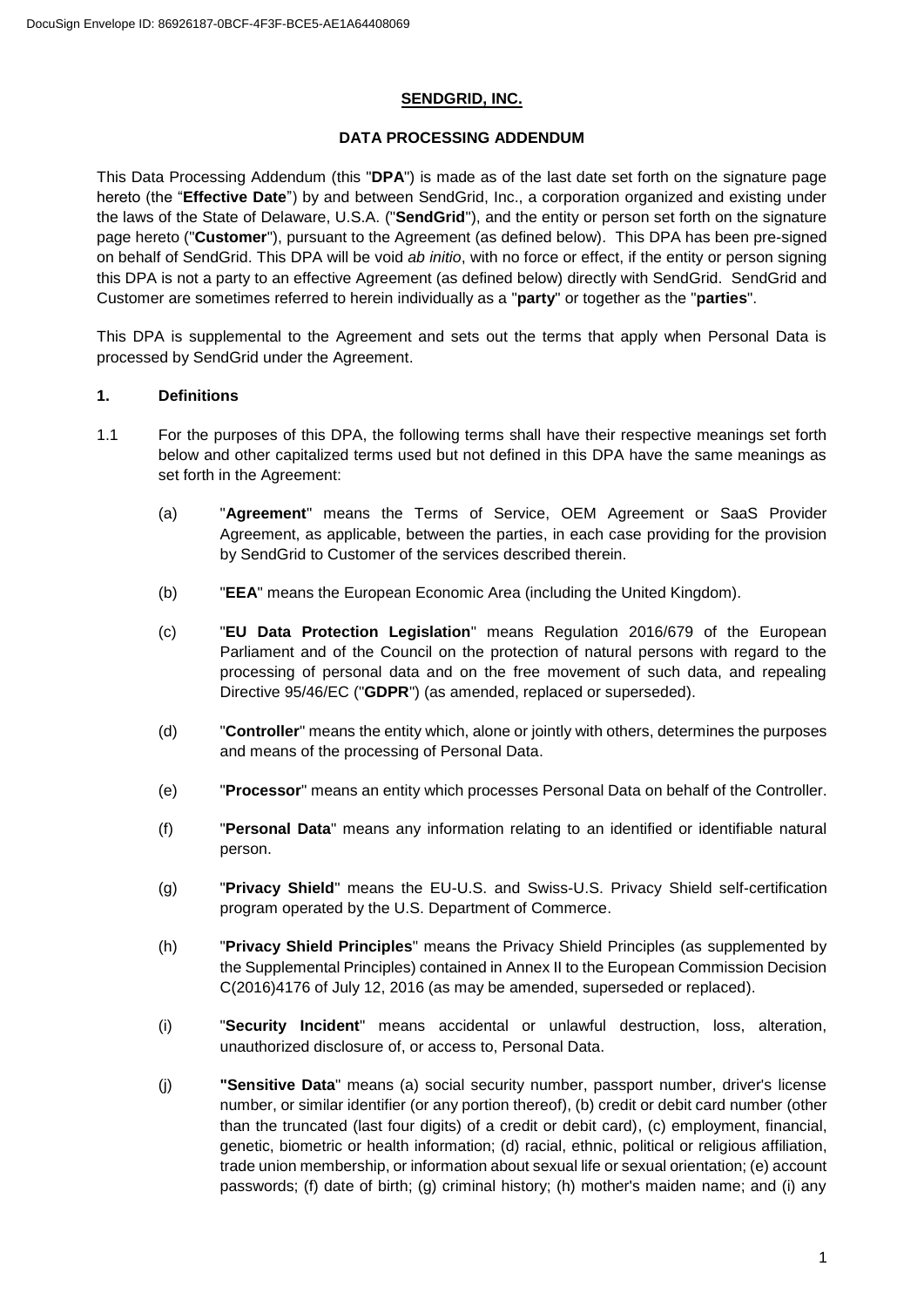other information that falls within the definition of "special categories of data" under EU Data Protection Legislation or any other applicable law relating to privacy and data protection.

### **2. Relationship with Agreement**

- 2.1 Except as amended by this DPA, the Agreement will remain in full force and effect.
- 2.2 If there is a conflict between the Agreement and this DPA, the terms of this DPA will control.
- 2.3 Any claims brought under this DPA shall be subject to the terms and conditions, including but not limited to, the exclusions and limitations set forth in the Agreement.
- 2.4 Notwithstanding anything in this DPA, SendGrid will have the right to collect, extract, compile, synthesize and analyze aggregated, non-personally identifiable data or information (data or information that does not identify Customer or any other entity or natural person as the source thereof) resulting from Customer's use or operation of the Services ("**Service Data**") including, by way of example and without limitation, information relating to volumes, frequencies, recipients, bounce rates, or any other information regarding the email and other communications Customer, its end users or recipients generate and send using the Services. To the extent any Service Data is collected or generated by SendGrid, such data will be solely owned by SendGrid and may be used by SendGrid for any lawful business purpose without a duty of accounting to Customer or its recipients. For the avoidance of doubt, this DPA will not apply to Service Data.

### **3. Roles and responsibilities**

- 3.1 Parties' Roles. Customer, as Controller, appoints SendGrid as a Processor to process the Personal Data described in **Annex A** on Customer's behalf.
- 3.2 Purpose Limitation. SendGrid shall process the Personal Data for the purposes described in **Annex A** and only in accordance with the lawful, documented instructions of Customer, except where otherwise required by applicable law. The Agreement and this DPA sets out Customer's complete instructions to SendGrid in relation to the processing of the Personal Data and any processing required outside of the scope of these instructions will require prior written agreement between the parties.
- 3.3 Prohibited Data. Customer will not provide (or cause to be provided) any Sensitive Data to SendGrid for processing under the Agreement, and SendGrid will have no liability whatsoever for Sensitive Data, whether in connection with a Security Incident or otherwise. For the avoidance of doubt, this DPA will not apply to Sensitive Data.
- 3.4 Description of Processing. A description of the nature and purposes of the processing, the types of Personal Data, categories of data subjects, and the duration of the processing are set out further in **Annex A**.
- 3.5 Compliance. Customer shall be responsible for ensuring that:
	- (a) it has complied, and will continue to comply, with all applicable laws relating to privacy and data protection, including EU Data Protection Legislation, in its use of the Services and its own processing of Personal Data (except as otherwise required by applicable law); and
	- (b) it has, and will continue to have, the right to transfer, or provide access to, the Personal Data to SendGrid for processing in accordance with the terms of the Agreement and this DPA.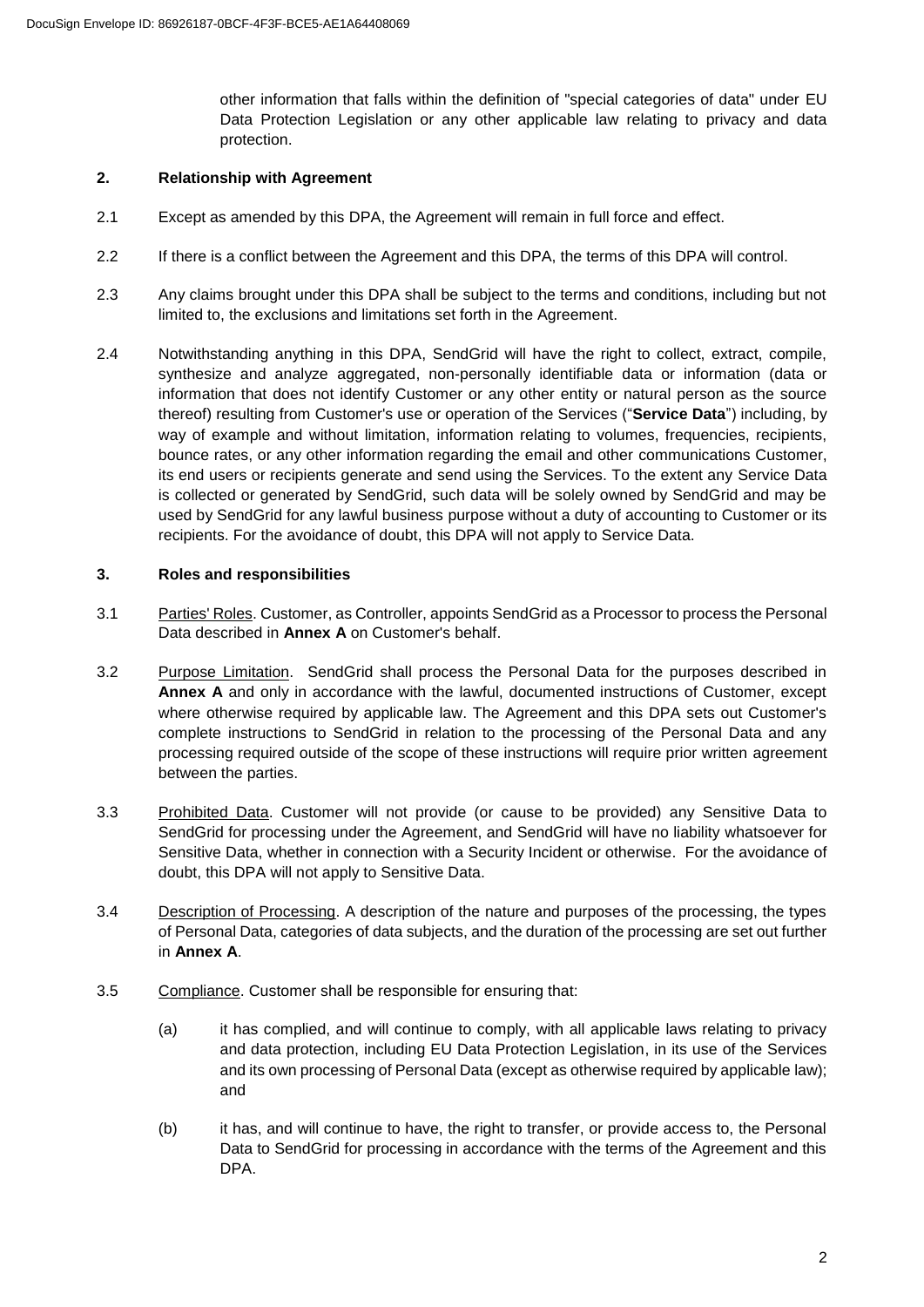### **4. Security**

- 4.1 Security.SendGrid shall implement appropriate technical and organizational measures to protect the Personal Data from accidental or unlawful destruction, loss, alteration, unauthorized disclosure or access.
- 4.2 Security Exhibit. The technical and organizational security measures which SendGrid shall have in place under the Agreement are set out at **Annex B** to this DPA.

### **5. International transfers**

- 5.1 International Transfers. To the extent that SendGrid processes (or causes to be processed) any Personal Data originating from the EEA in a country that has not been designated by the European Commission as providing an adequate level of protection for Personal Data, the Personal Data shall be deemed to have adequate protection (within the meaning of EU Data Protection Legislation) by virtue of SendGrid's self-certification to the Privacy Shield. SendGrid shall agree to apply the Privacy Shield Principles when processing (or causing to be processed) any EEA or Swiss Personal Data under this Agreement.
- 5.2 Privacy Shield Notifications. SendGrid agrees to notify Customer without undue delay if its selfcertification to the Privacy Shield is withdrawn, terminated, revoked, or otherwise invalidated. In such a case, the parties shall cooperate in good faith to put in place such alternative data export mechanisms as are required under EU Data Protection Legislation to ensure an adequate level of protection for the Personal Data.

## **6. Additional security**

- 6.1 Confidentiality of processing. SendGrid shall ensure that any person that it authorizes to process the Personal Data shall be subject to a duty of confidentiality (whether a contractual or a statutory duty).
- 6.2 Security Incidents. Upon becoming aware of a Security Incident, SendGrid shall notify Customer without undue delay and shall provide such timely information as Customer may reasonably require, including to enable Customer to fulfil any data breach reporting obligations under EU Data Protection Legislation*.* SendGrid shall take appropriate and commercially reasonable steps to mitigate the effects of such a Security Incident on the Personal Data under this Agreement.

# **7. Sub-processing**

- 7.1 Sub-processors. Customer agrees that SendGrid may engage SendGrid affiliates and third party sub-processors (collectively, "**Sub-processors**") to process the Personal Data on SendGrid's behalf. The Sub-processors currently engaged by SendGrid and authorized by Customer are available at https://sendgrid.com/policies/privacy/sub-processors/. Customer shall be notified by SendGrid in advance of any new Sub-processor being appointed by changes to this website.
- 7.2 Objection to Sub-processors. Customer may object in writing to the appointment of an additional Sub-processor within five (5) calendar days after receipt of SendGrid's notice in accordance with the mechanism set out at Section [7.1](#page--1-0) above. In the event that Customer objects on reasonable grounds relating to the protection of the Personal Data, then the parties shall discuss commercially reasonable alternative solutions in good faith. If no resolution can be reached, SendGrid will, at its sole discretion, either not appoint Sub-processor, or permit Customer to suspend or terminate the affected SendGrid service in accordance with the termination provisions of the Agreement.
- 7.3 Sub-processor obligations. Where a Sub-processor is engaged by SendGrid as described in this Section 7, SendGrid shall: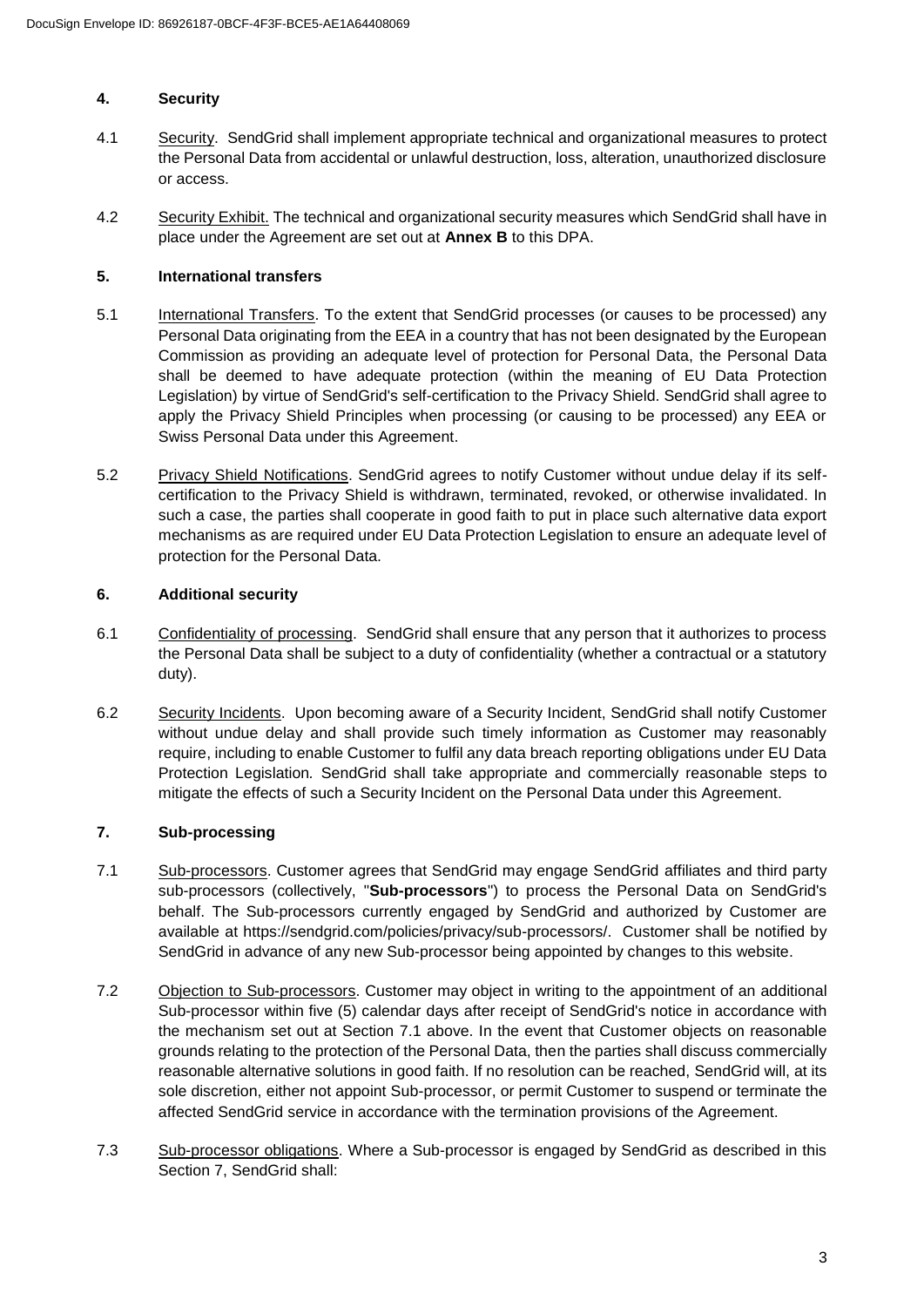- (a) restrict the Sub-processor's access to Personal Data only to what is necessary to perform the subcontracted services;
- (b) impose on such Sub-processors data protection terms that protect the Personal Data to the same standard provided for by this DPA; and
- (c) remain liable for any breach of the DPA caused by a Sub-processor.

### **8. Cooperation**

- 8.1 Cooperation and data subjects' rights. SendGrid shall, taking into account the nature of the processing, provide reasonable assistance to Customer insofar as this is possible, to enable Customer to respond to requests from a data subject seeking to exercise their rights under EU Data Protection Legislation. In the event that such request is made directly to SendGrid, SendGrid shall promptly inform Customer of the same.
- 8.2 Data Protection Impact Assessments. SendGrid shall, to the extent required by EU Data Protection Legislation and at Customer's expense, taking into account the nature of the processing and the information available to SendGrid, provide Customer with commercially reasonable assistance with data protection impact assessments or prior consultations with data protection authorities that Customer is required to carry out under EU Data Protection Legislation.

## **9. Security reports and audits**

- 9.1 The parties acknowledge that SendGrid uses external auditors to comprehensively assess the adequacy of its data processing against SOC standards, including the security of the systems and premises used by SendGrid to provide data processing services.
- 9.2 The parties further acknowledge that these audits:
	- (a) are performed at least once each year;
	- (b) are conducted by auditors selected by SendGrid, but otherwise conducted with all due and necessary independence and professionalism; and
	- (c) are fully documented in an audit report that affirms SendGrid's controls meet the SOC standards against which they are assessed ("**Report**").
- 9.3 At Customer's written request, SendGrid will (on a confidential basis) provide Customer with a summary of the Report so that Customer can verify SendGrid's compliance with the audit standards against which it has been assessed, and this DPA.
- 9.4 SendGrid shall further provide written responses (on a confidential basis) to all reasonable requests for information made by Customer, including responses to information security and audit questionnaires that are necessary to confirm SendGrid's compliance with this DPA.
- 9.5 While it is the parties' intention ordinarily to rely on the provision of the Report and written responses provided under Sections [9.3](#page--1-1) and [9.4](#page--1-2) above to verify SendGrid's compliance with this DPA, SendGrid shall permit the Customer (or its appointed third party auditors) to carry out an audit of SendGrid's processing of Personal Data under the Agreement following a Security Incident suffered by SendGrid, or upon the instruction of a data protection authority. Customer must give SendGrid reasonable prior notice of such intention to audit, conduct its audit during normal business hours, and take all reasonable measures to prevent unnecessary disruption to SendGrid's operations. Any such audit shall be subject to SendGrid's security and confidentiality terms and guidelines.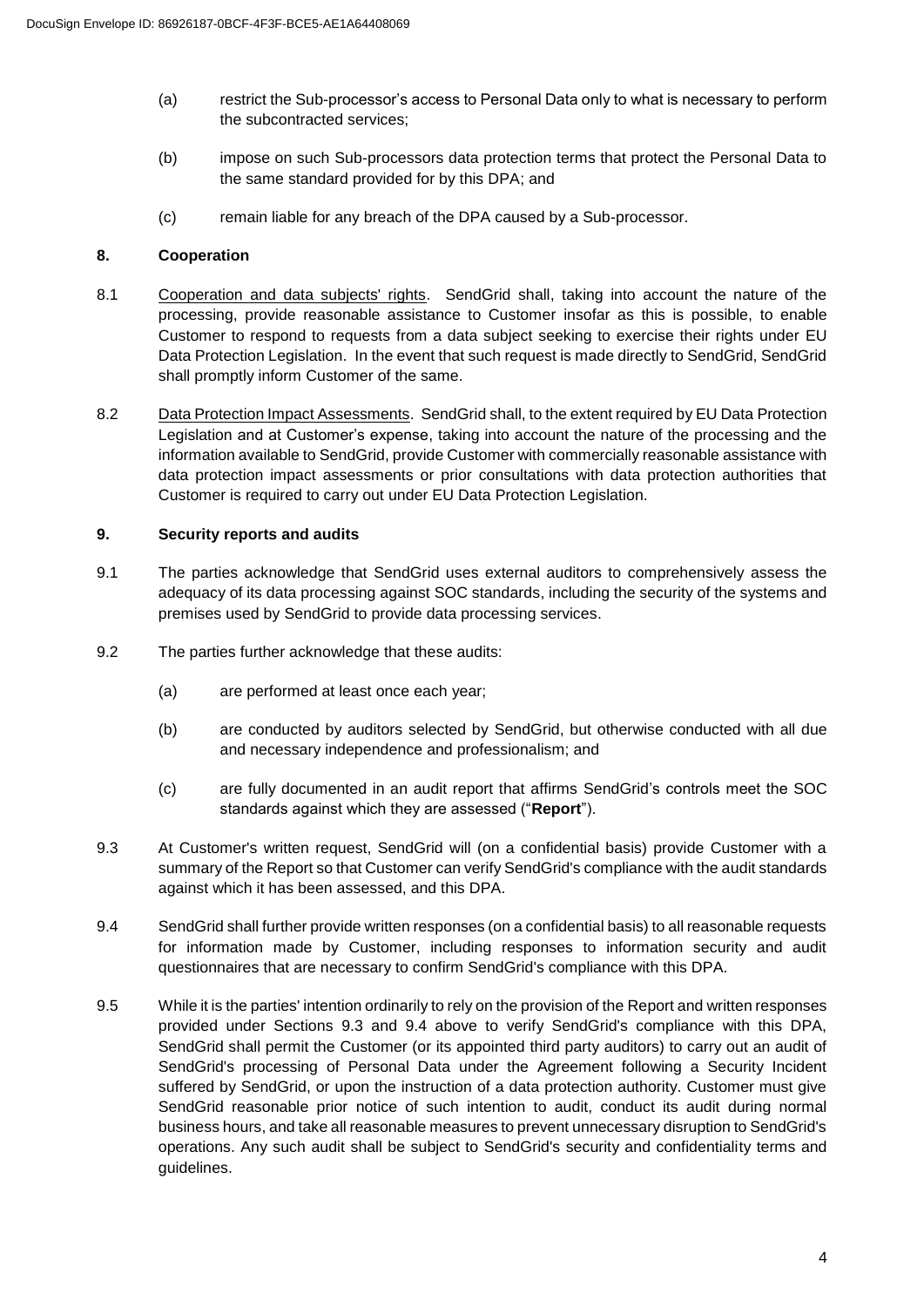# **10. Deletion / return of data**

10.1 Deletion or return of data: Upon termination or expiry of the Agreement, SendGrid shall at Customer's election, delete or return to Customer the Personal Data (including copies) in SendGrid's possession, save to the extent that SendGrid is required by any applicable law to retain some or all of the Personal Data.

*[Signatures on Following Page]*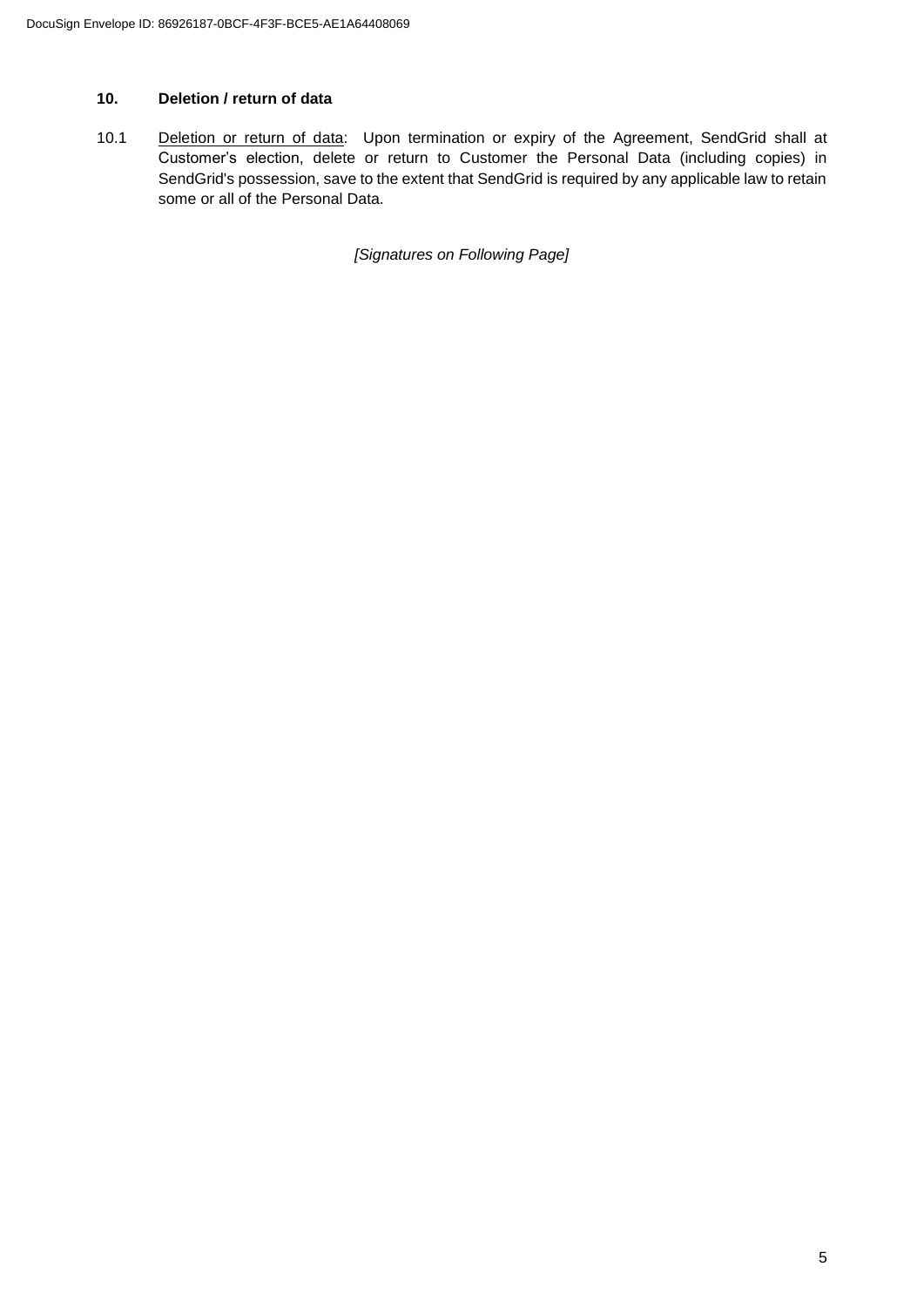# **SIGNED by the parties or their duly authorized representatives:**

## **Customer Execution:**

Customer Legal Name: \_\_\_\_\_\_\_\_\_\_\_\_\_\_\_\_\_\_\_\_\_\_\_\_\_\_\_\_ SendGrid Account ID: \_\_\_\_\_\_\_\_\_\_\_\_\_\_\_\_\_

Signed: \_\_\_\_\_\_\_\_\_\_\_\_\_\_\_\_\_\_\_\_\_\_\_\_\_\_\_\_

Name: \_\_\_\_\_\_\_\_\_\_\_\_\_\_\_\_\_\_\_\_\_\_\_\_\_\_\_\_ Julie McIntosh

| Title: |  |  |  |
|--------|--|--|--|

Date: \_\_\_\_\_\_\_\_\_\_\_\_\_\_\_\_

| <b>SendGrid Execution:</b><br>-DocuSigned by: |                          |  |  |
|-----------------------------------------------|--------------------------|--|--|
|                                               | Signed: Michael Tognetti |  |  |
|                                               | $-$ ADC9A471CB6040C      |  |  |
|                                               | Name: Michael Tognetti   |  |  |
|                                               |                          |  |  |
| Title:                                        | SVP & General Counsel    |  |  |
|                                               | 5/25/2018                |  |  |
| )ate:                                         |                          |  |  |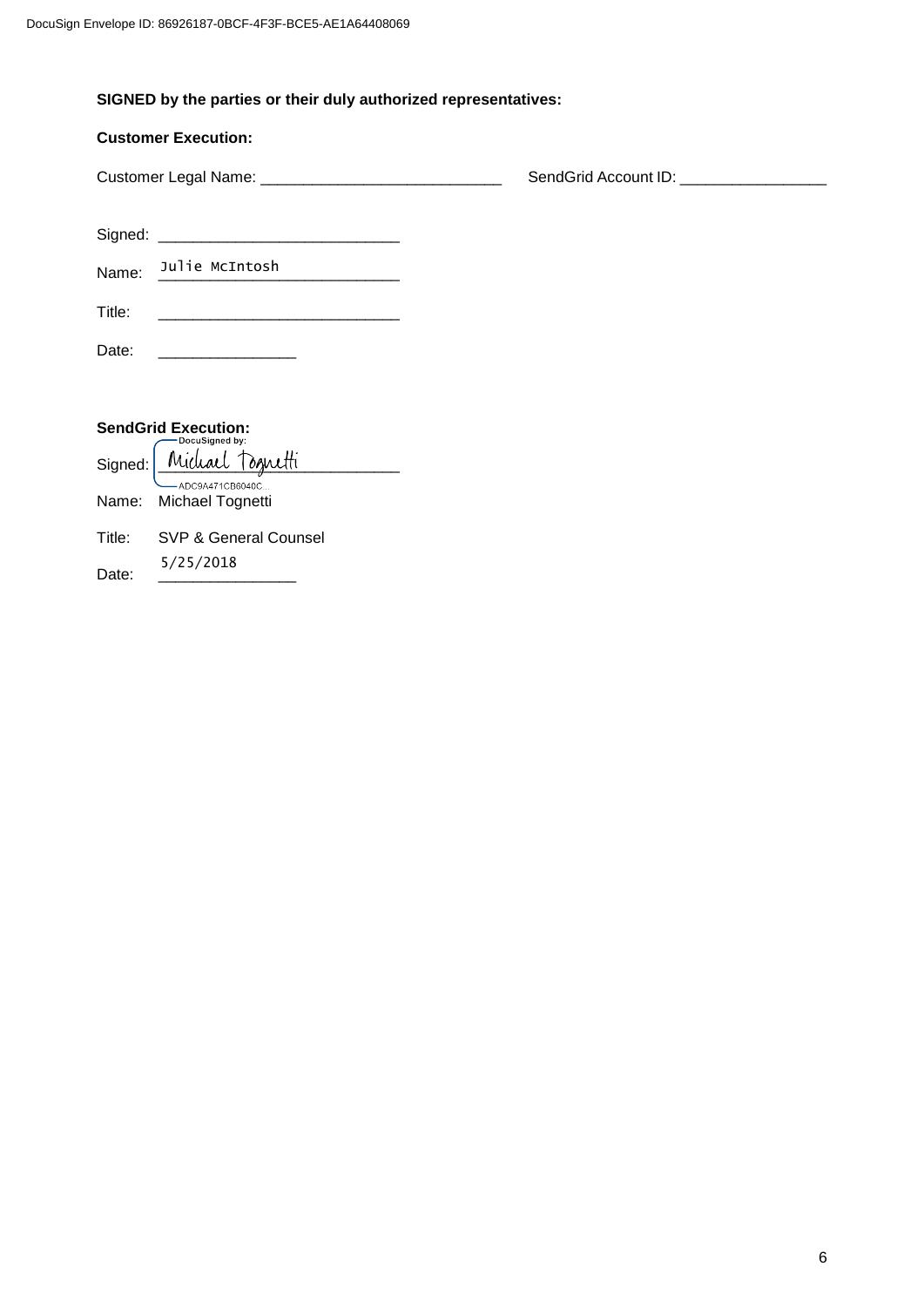#### **ANNEX A**

#### **DESCRIPTION OF PROCESSING**

#### **Nature and purposes of processing**

SendGrid is a US headquartered provider of cloud-based transactional and marketing email delivery, management and analytics services. These services will consist primarily of sending and delivering e-mail communications on behalf of the Customer to its recipients and containing such content as are determined by the Customer in its sole discretion. SendGrid will also provide the Customer with analytic reports concerning the e-mail communications it sends on the Customer's behalf.

Otherwise, the data processing will involve any such processing that is necessary for the purposes set out in the Agreement, the DPA, or as otherwise agreed between the parties

#### **Categories of data subjects**

The personal data transferred concern any data subject who is a sender, recipient or copy recipient of an email which the Customer instructs SendGrid to deliver and manage.

Data subjects may also include individuals who are mentioned within the body of emails sent by the Customer using SendGrid's services.

#### **Categories of data**

The personal data transferred concern the following categories of data for the data subjects:

- Sender, recipient and copy recipient identification information (first and last name), contact information (address, telephone number (fixed and mobile), e-mail address, fax number), employment information (job title); and
- Any other personal data that the Customer chooses to include within the body of an e-mail that it sends using SendGrid's services.

The personal data transferred to SendGrid for processing is determined and controlled by the Customer in its sole discretion. As such, SendGrid has no control over the volume and sensitivity of personal data processed through its service by the Customer.

### **Special categories of data (if appropriate)**

SendGrid does not intentionally collect or process any special categories of data in the provision of its service.

Under the Agreement, the Customer agrees not to provide special categories of data to SendGrid at any time.

### **Duration of processing**

The personal data will be processed for the term of the Agreement, or as otherwise required by law or agreed between the parties.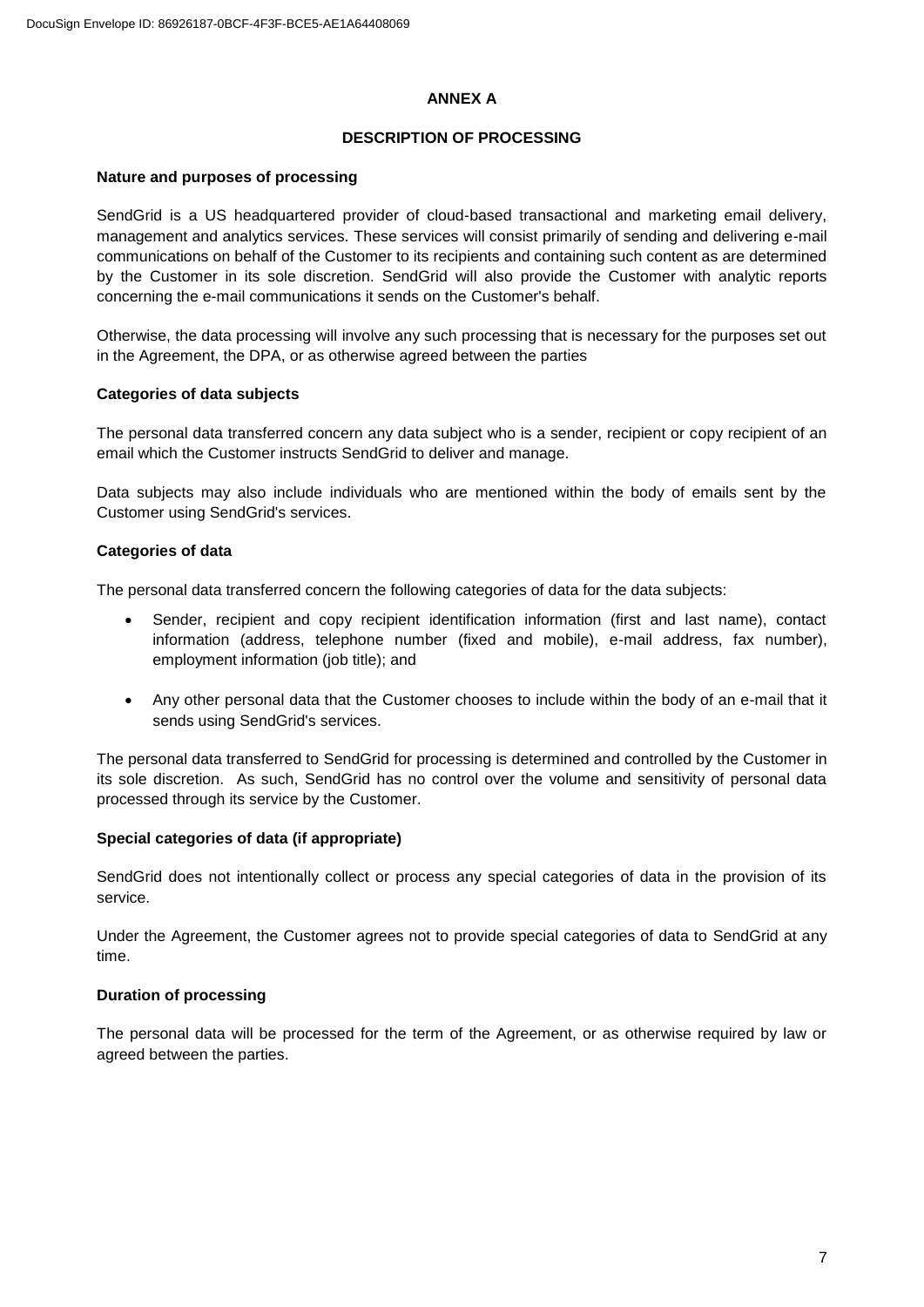#### **ANNEX B**

### **SENDGRID SECURITY MEASURES**

### 1. **Network-Level Controls**

- a. SendGrid will use host-based firewall(s) to protect hosts/infrastructure handling Personal Data. The firewall(s) must be able to effectively perform the following functions: stateful inspection, logging, support for strong encryption and hashing, ICMP and SNMP based monitoring and anti-spoofing.
- b. SendGrid will have network-based security monitoring for the segment(s) on which hosts handling Personal Data are logically located.
- c. SendGrid will assess network-level vulnerabilities and address critical vulnerabilities within 30 days.
- d. SendGrid will employ change management standards for network/infrastructure components handling Personal Data.

## 2. **Hosting Level Controls**

- a. SendGrid will implement operating system hardening for hosts/infrastructure handling Personal Data. Operating system hardening includes, but is not limited to, the following configurations: strong password authentication/use of keys, inactivity time-out, disabling or removal of unused or expired accounts and services, turning off unused ports, and log management. In addition, SendGrid will implement access control processes and restrict access to operating system configurations based on the least privilege principle.
- b. SendGrid will perform patch management on systems that host or handle Personal Data. SendGrid will implement critical patches within vendor recommended timeframes on systems that host or handle Personal Data, not to exceed 30 days after the patch is identified.
- c. SendGrid will implement specific controls to log activities of users with elevated access to systems that host or handle Personal Data.
- d. SendGrid will, at a minimum, assess system-level vulnerabilities on a monthly basis and address critical vulnerabilities within 30 days.
- e. SendGrid will employ a comprehensive antivirus or endpoint security solution for endpoints which handle Personal Data.
- f. Physical servers will be protected with appropriate physical security mechanisms, including but not limited to badged access, locked cages, secure perimeter, cameras, alarms, and enforced user provisioning controls.

# 3. **Application-Level Controls**

- a. SendGrid will maintain documentation on overall application architecture, process flows, and security features for applications handling Personal Data.
- b. SendGrid will employ secure programming guidelines and protocols in the development of applications processing or handling Personal Data.
- c. SendGrid will regularly perform patch management on applications that host or handle Personal Data. SendGrid will implement critical patches within vendor recommended timeframes on all applications that host or handle Personal Data, not to exceed 30 days.
- d. SendGrid will, at a minimum, assess application-level vulnerabilities on a monthly basis and address critical vulnerabilities within 30 days.
- e. SendGrid will perform code review and maintain documentation of code reviews performed for applications that host or handle Personal Data.
- f. SendGrid will employ change management standards for applications hosting or handling Personal Data.

# 4. **Data-Level Controls**